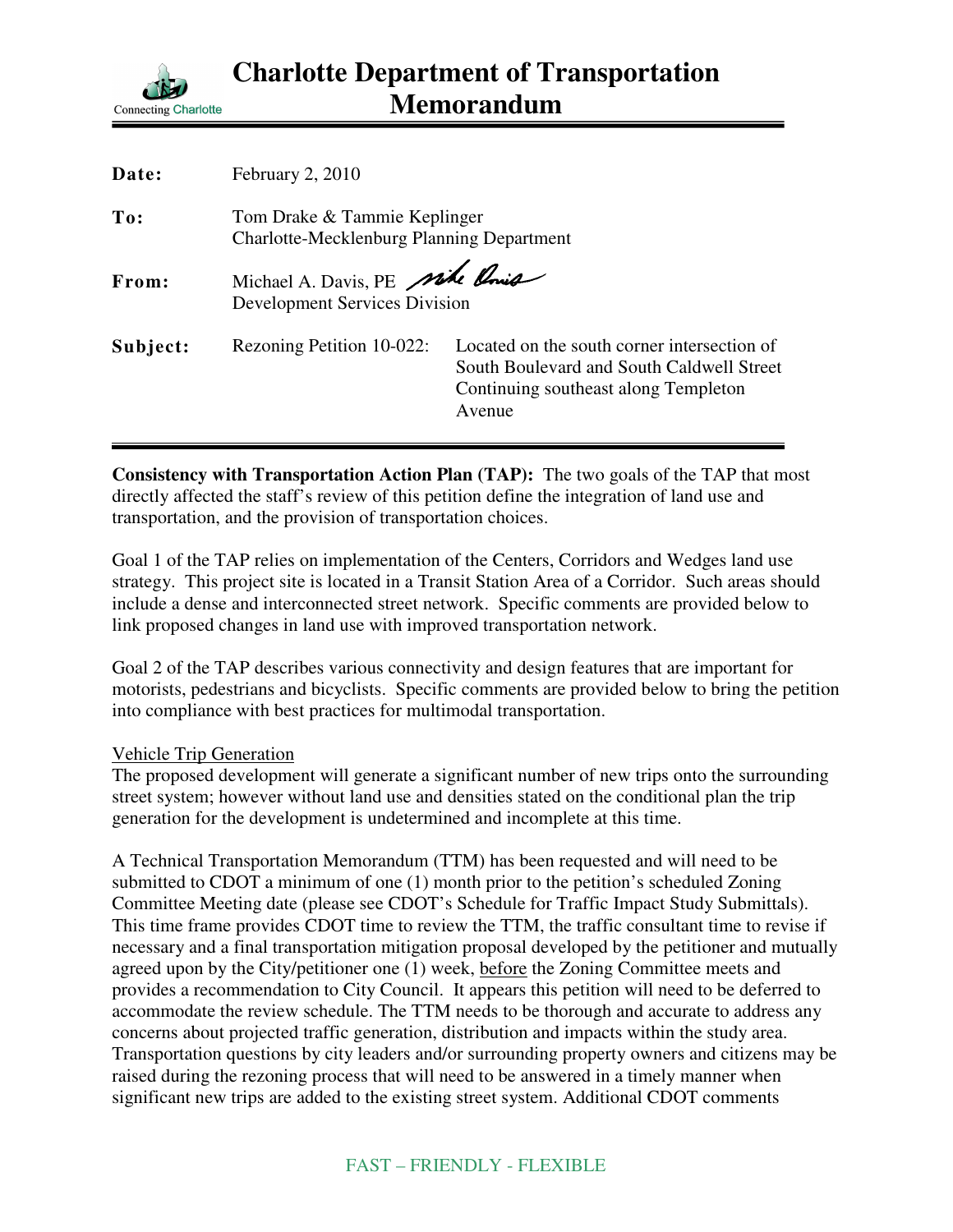Tom Drake & Tammie Keplinger February 2, 2010 Page 2 of 3

including any required transportation improvements will follow our review of the Technical Transportation Memorandum.

CDOT requests the following changes to the rezoning plan:

- 1. The South End Transit Station Area Plan has an option for parking on South Boulevard. We are requesting that the parking be provided given the proposed intensity. A note needs to be included on the plan stating that parking will be recessed on South Boulevard, providing space for both bicycle lanes and parking per the adopted future streetscape. By providing parking, the building setback along South Boulevard may be reduced to 16 feet, instead of normal 24 feet.
- 2. Conditional notes for the proposed development need to be added to the site plan to include the proposed site's land use densities and parking (space) demands generated by the development plan. If the project plans to be phased and corresponding infrastructure phasing plan needs to be included.
- 3. We recommend a general transportation note needs to be added that states the development will meet the adopted streetscape standards of the South End Transit Station Area Plan. This note should be used in lieu of the phrasing under the heading "Connectivity and Circulation Standards."
- 4. We request a note be added to the conditional plan stating the proposed internal private streets will be located within a public easement and will remain open to the public at all times (24 x7).
- 5. We are requesting a typical cross-section of the proposed private streets be provided on the conditional plan to include appropriate lane widths, on-street parking, and planting strip and sidewalk widths along both sides of the roadway and a conditional note that the roadways will be designed using the Urban Street Design Guidelines.
- 6. The proposed private streets currently shown as "curved roadways" encompassing the common open space should be designed as "t" intersections. Removing the existing horizontal curve and creating two (2) three-way stop intersections will allow for more traffic calming to occur within the development and along the private street connecting to Mt. Vernon Avenue. The petitioner should investigate if these intersections could accommodate an approach which would provide access to the site's proposed parking structures.

The following are requirements of the developer that must be satisfied prior to driveway permit approval. We recommend that the petitioner reflect these on the rezoning plan as-appropriate.

1. Adequate sight triangles must be reserved at the existing/proposed street entrance(s). Two 35' x 35' sight triangles are required for the entrance(s) to meet requirements. All proposed trees, berms, walls, fences, and/or identification signs must not interfere with sight distance at the entrance(s). Such items should be identified on the site plan.